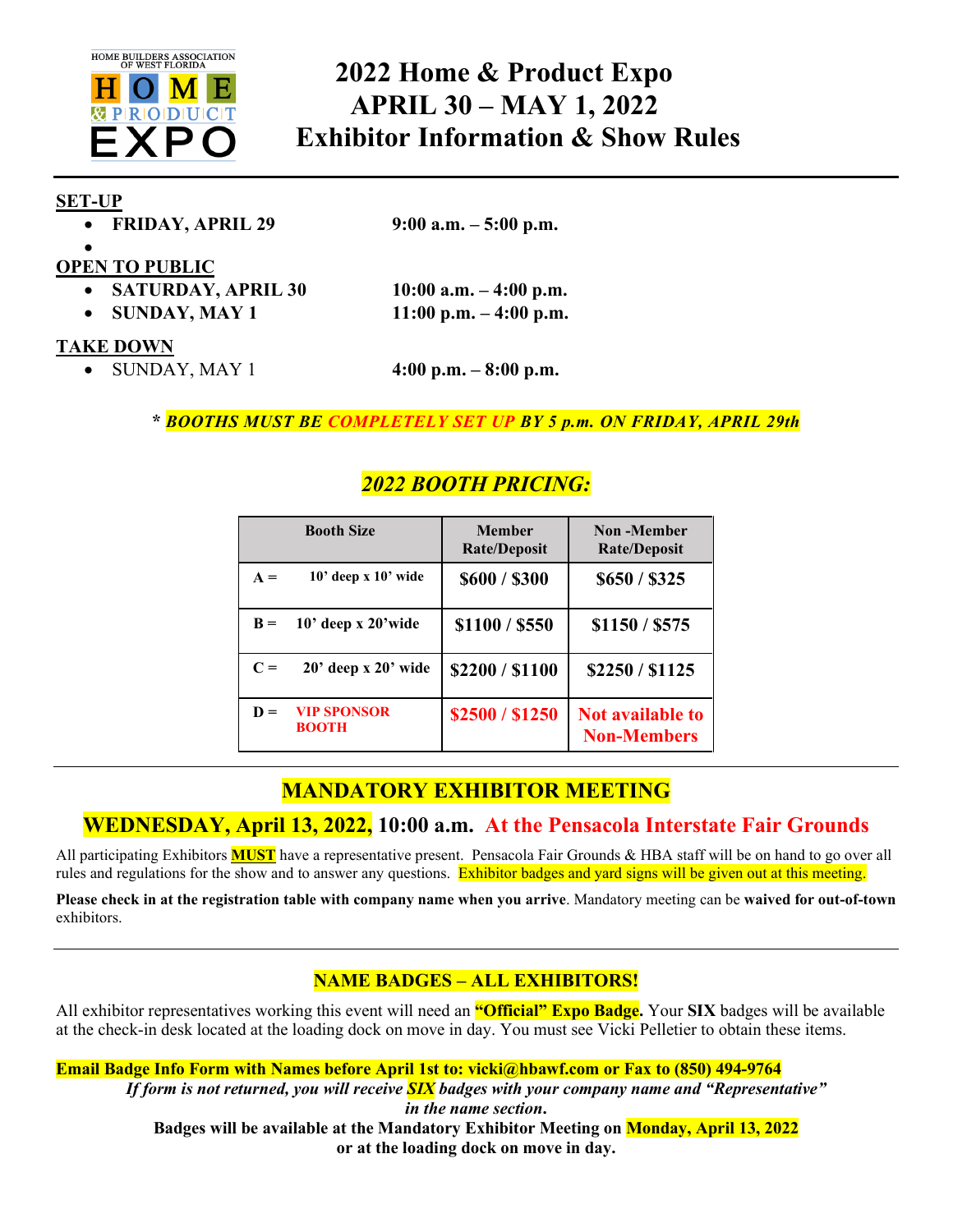# **BOOTH SPECIFICATIONS AND RULES**

• Booths are separated by 8-foot-high curtain partitions attached to poles that have a 12-inch square base at each corner. Booth displays must fit within the confines of the 10' x 10', 10 x 20 or 20' x 20', etc., space that you reserved. When constructing your booth, **please allow for the base of curtain poles (12" square and approximately ¼" high or less) and poles (3" diameter). Exhibits may not extend into the aisles. If you increase your space into the aisles, the HBA staff will request you move you items back into the space confines you paid for, with no exceptions.** 

- Exhibits extending higher than the 8-foot partition shall not detract from another exhibitor's display.
- Booth displays must remain intact throughout the two-day show. Displays **MAY NOT** be disassembled before the Expo **closing at 4:00 p.m. Sunday**.

# **VIOLATORS WILL BE FINED \$250.00.**

- Tables must be draped. Exhibitor booths include the following: 1 8' table, 2 chairs, 1 tablecloth, 1 - skirt, & 1- electrical circuit (120v).
- Exhibits **must** always be manned during the show.
- Exhibits should contain printed or painted signs only. Unprofessional signs will be removed.
- Balloons are **NOT** permitted.
- Exhibitors must keep all Food and Drinks out of sight during show hours.

### **DRAWINGS & GIVEAWAYS**

Your company is permitted to have drawings for prizes/giveaways. The drawings **MUST** be held during the show. Winners will be announced at your convenience. Contact Vicki Pelletier, Expo Coordinator, if you have any questions about drawings or giveaway rules during the Expo.

### **SELLING ON THE FLOOR**

Your company can sell product on the floor but must provide the HBA with a Tax ID form prior to the opening of the show.

### **EMERGENCIES OR QUESTIONS**

If you have an emergency or need assistance during the show, please contact HBA Staff member on-site. (David Peaden or Vicki Pelletier)

# **HOW TO GET THE MOST FROM YOUR EXPO PARTICIPATION**

#### **GOALS OF THE SHOW**

- 1. What do you expect from the show? Enhance company image? Introduce a new product or service?
- 2. Set one or two specific goals and ways to measure those goals.
- 3. Measure the results like you would for any other form of advertising. Sending out press releases or invitations for customers to attend. Post the show dates & times in your store and on your website.
- 4. Offer promotions or sales for all contacts you meet during the show. Be sure to advertise these items.